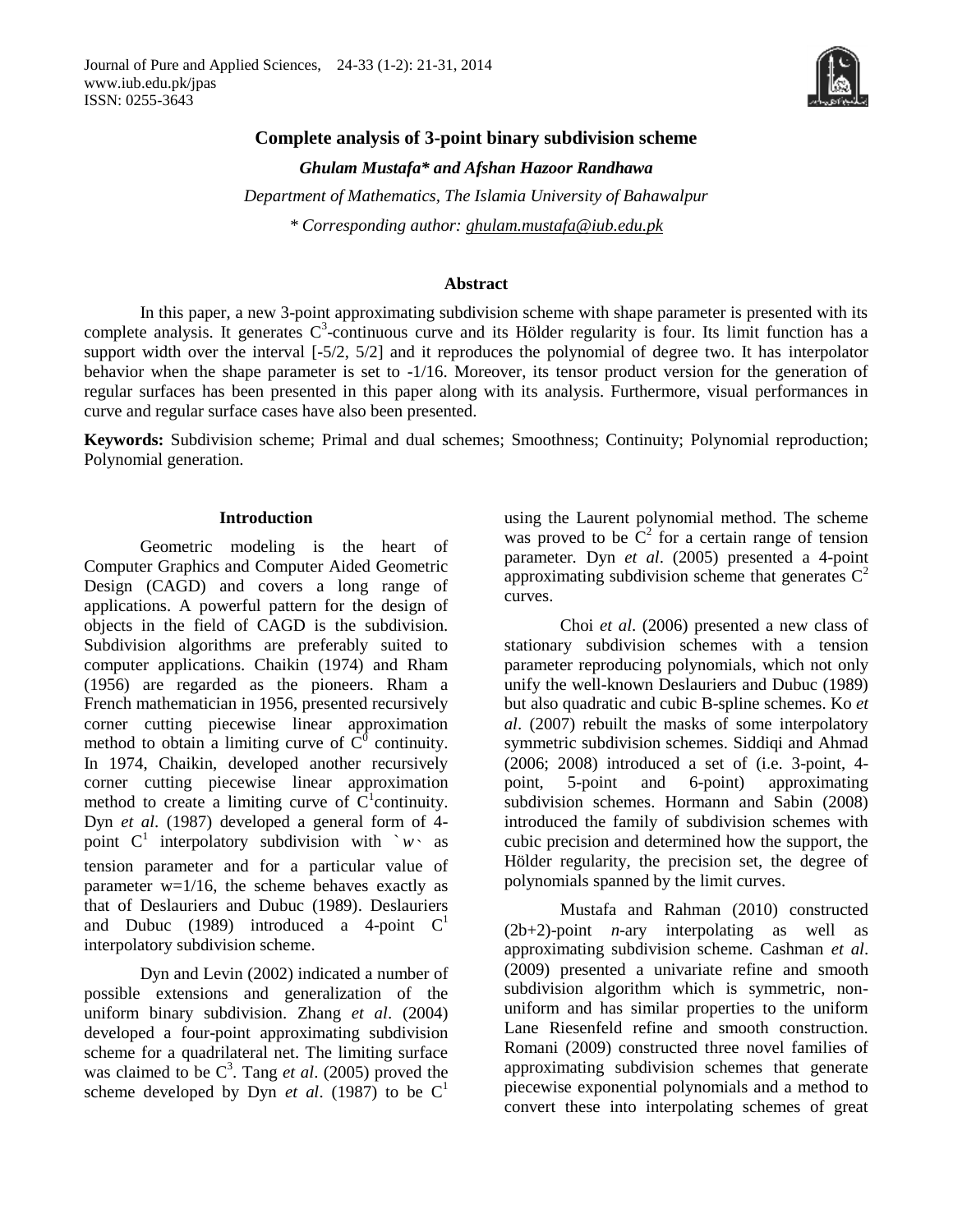interest in curve design. Siddiqi and Rehan (2010) presented improved form of the binary 4-point approximating subdivision scheme using the global tension parameter.

Mustafa *et al*. (2011) proposed a three point approximating subdivision scheme, with three shape parameters that unify three different existing 3- point approximating schemes. Ghaffar *et al*. (2012) proposed and analyzed a subdivision scheme which unifies 3-point approximating subdivision schemes of any arity in its compact form. The usefulness of the scheme is illustrated by considering different examples along with its comparison with the established subdivision schemes. Ghaffar *et al*. (2013) proposed and analyzed a tensor product subdivision scheme which is the extension of three point binary scheme for curve modeling. Khan *et al*. (2013) also presented tensor product schemes. In this paper, we are presenting new 3-point binary scheme along with its complete analysis.

## **1.1 Preliminaries**

**Theorem 1.1.** Hormann (2012) If the coarse polygon  $f^k = \{f_i^k\}_{i \in \mathbb{J}}$  be refined by the scheme into refined polygon  $f^{k+1} = {f_i^{k+1}}_{i \in \mathbb{J}}$  and if each  $f_i^k$  is attached with parameter  $t_i^k = -\tau + (i + \tau) / 2^k$ , where (1) 2  $\tau = \frac{\alpha'(1)}{2}$ , then scheme has primal parameterization if 2  $\frac{k}{i} = \frac{l}{2k}$  $t_i^k = \frac{i}{k}$  and it has dual parameterization if  $\frac{1}{2}$  +  $(i - \frac{1}{2})/2$  $\frac{1}{2}$   $\frac{1}{2}$  $t_i^k = \frac{1}{2} + (i - \frac{1}{2})/2^k$ , here  $\alpha'(1)$  denotes the first derivative of Laurent polynomial  $\alpha(z)$  of the scheme at  $z = 1$ .

**Theorem 1.2.** Hormann (2012) The subdivision scheme with symbol  $\alpha(z)$  reproduces polynomials of degree *d* with respect to the parameterizations with  $\tau = \alpha'(1) / 2$ , if and only if

$$
\alpha^{(k)}(-1) = 0, \quad \alpha^{(k)}(1) = 2 \prod_{j=0}^{k-1} (\tau - j), \quad k = 0, 1, ..., d.
$$

Polynomial reproduction of degree *d* requires polynomial generation of degree *d* .

**Theorem 1.3.** Dyn (2002) A convergent subdivision scheme that reproduces polynomial  $\pi_n$  (set of polynomials *S* at most degree  $degree n)$ ) has an approximation order of  $n+1$ .

**Theorem 1.4.** Hormann (2012) If the scheme  $S_b$ converges, then the limit curves of the scheme  $S_a$ 

with symbol  $a(z) = (\frac{1+z}{2})^m b(z)$ 2  $a(z) = (\frac{1+z}{2})^m b(z)$  are  $C^m$  continuous.

**Definition 1.1.** According to Dyn and Levin (2002) and Rioul (1992), the Hölder regularity of subdivision scheme with symbol  $\alpha(z)$  can be computed in the following way. Let  $(z) = \left(\frac{1+z}{2}\right)^{t} b(z)$ 2  $a(z) = \left(\frac{1+z}{2}\right)^l b(z)$  $=\left(\frac{1+z}{2}\right) b(z)$ , without loss of generality we can assume  $b_0$ ,..., $b_q$  to be the non-zero coefficients of  $b(z)$  and let  $A_0$ ,  $A_1$  be the  $q \times q$  matrices with elements

$$
(A_0)_{ij} = b_{q+i-2j},
$$
  

$$
(A_1)_{ij} = b_{q+i-2j+1},
$$

for  $i, j = 0, \ldots, q$ . Then the Hölder regularity is given by  $r = l - \log_2(\eta)$ , where  $\eta$  is the joint spectral radius of the matrices  $A_0, A_1$ ,  $(A_0, A_1) = \limsup_{k \to \infty} \left( \max \left\{ \Box A_{i_k} \dots A_{i_2} A_{i_1} \middle\|_{\infty}^{1/k} : i_k \in \{0,1\} \right\} \right),$ of the matrices  $A_0, A_1$ ,<br>  $A_0, A_1$ ) =  $\limsup \left( \max \left\{ \Box A_{i_{\kappa}} \dots A_{i_2} A_{i_1} \parallel_{\infty}^{l/\kappa} : i_{\kappa} \in \{0,1\} \right\} \right)$ , radius of the matrices  $A_0$ ,  $A_1$ ,<br>  $\eta = \rho(A_0, A_1) = \limsup_{\kappa \to \infty} \left( \max \left\{ \Box A_{i_\kappa} \dots A_{i_2} A_{i_1} \right\}^{\jmath \kappa}_{\kappa} : i_\kappa \in \{0,1\} \right\} \right),$ and

 $\max \{ \rho(A_0), \rho(A_1) \} \leq \rho(A_0, A_1) \leq \max \{ \Box A_0 \parallel_{\mathcal{O}} \Box A_1 \parallel_{\mathcal{O}} \}.$ Since  $\eta$  is bounded from below by the spectral radii and from above by the norm of the metrics  $A_0$ ,  $A_1$ and from above by the norm of the metrics  $A_0$ ,  $A_1$ <br>then max  $\{\rho(A_0), \rho(A_1)\} \le \eta \le \max{\{\Box A_0 \parallel_{\infty}, \Box A_1 \parallel_{\infty}\}}$ .

The paper is furnished as follows: In Section 2, we first introduce the 3-point binary approximating scheme, then check the convergence, continuity, Hölder regularity, polynomial generation, polynomial reproduction, support of the scheme and limit stencil of the schemes. We end this section with visual performance of the scheme. Section 3 deals with the construction of tensor product 3-point binary approximating scheme for the generation of regular surface. The continuity analysis and visual performance is also presented. We end this paper with some concluding remarks.

# **2. A 3-point binary approximating scheme**

In this section, we present and analyze a 3-point binary approximating subdivision scheme. We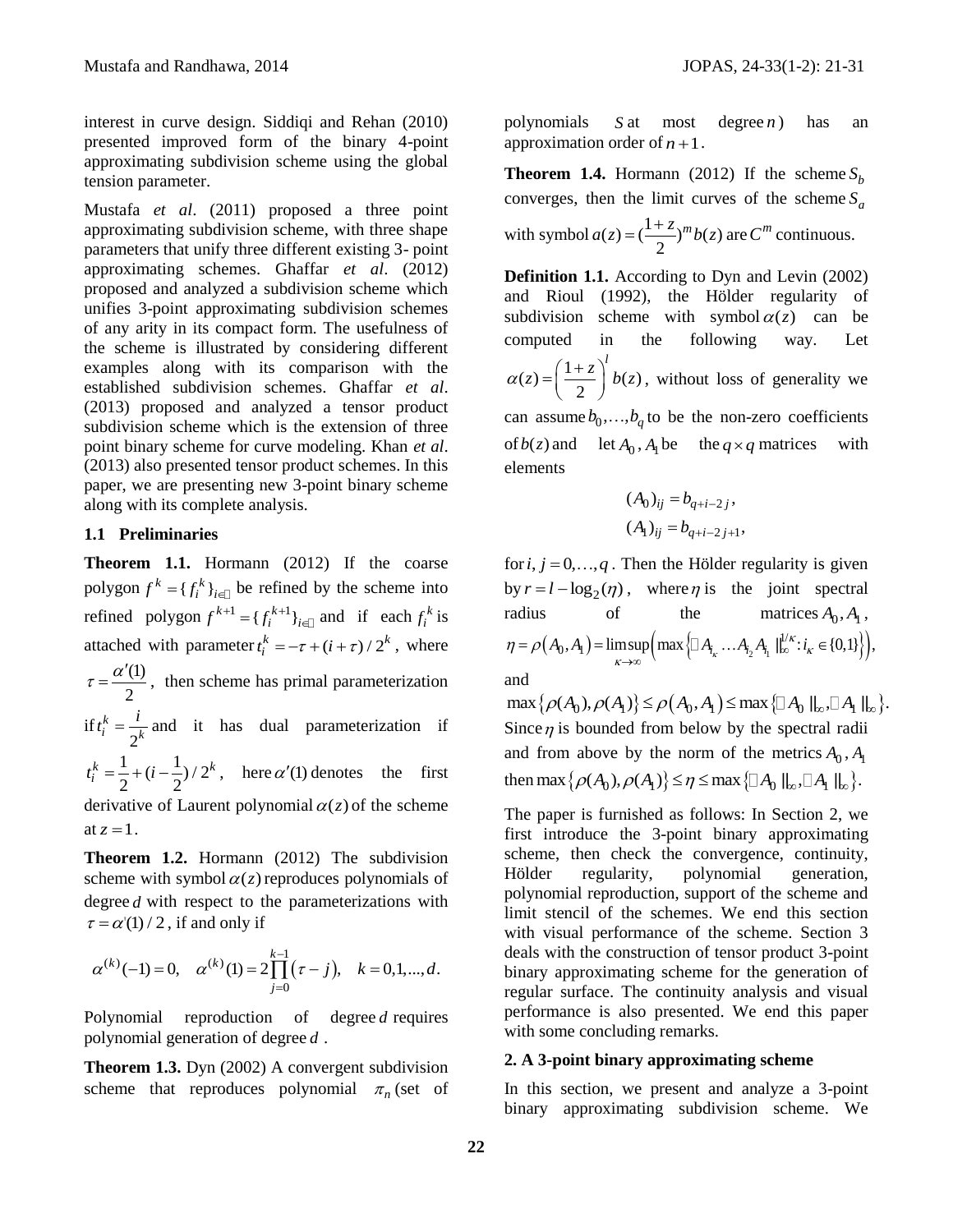analysis the scheme by discussing the important features of the scheme such as: continuity, Hölder exponent, polynomial generation, polynomial reproduction, support width of the scheme and limiting behaviour of the curve generated by 3-point scheme. Following is a proposed 3-point binary approximating subdivision scheme with one shape parameter:

rameter:  
\n
$$
f_{2i}^{j+1} = \left(\frac{4+w}{16}\right) f_{i-1}^{j} + \left(\frac{12-2w}{16}\right) f_{i}^{j} + \left(\frac{w}{16}\right) f_{i+1}^{j},
$$
\n
$$
f_{2i+1}^{j+1} = \left(\frac{w}{16}\right) f_{i-1}^{j} + \left(\frac{12-2w}{16}\right) f_{i}^{j} + \left(\frac{4+w}{16}\right) f_{i+1}^{j},
$$
\n(2.1)

where *w* is shape parameter.

**Remark 2.1.**Following is the particular cases of the above scheme:

- It reduces to two point scheme of Chaikins  $(1974)$  (i.e. quadratic B-spline), when  $w = 0$ .
- It becomes Hassan *et al*. (2002) (i.e. quadratic B-spline), when we take  $w = 1$ .
- For  $w = \frac{-3}{2}$ 2  $w = \frac{-3}{2}$ , it coincides with the scheme of Hormann and Sabin (2008).
- It coincides with the scheme of Siddiqi and Ahmad (2007), at  $w = \frac{1}{2}$ 2  $w = \frac{1}{2}$ .

When we deal with open initial polygon  $f^{0} = \{f_i^{0} : i = 0, ..., N\}$ , it is not easy to improve the first and last edges by rules (2.1). For the sake of simplicity, we describe auxiliary point  $f_{-1}^0 = 2f_0^0 - f_1^0$  as extrapolatory rule in the initial polygon  $f^0$  then the first edge  $f_0^k f_1^k$  of the nonrefined polygon  $\{f_i^k : i = 0, ..., 4^k N\}$  can be refined by the following rules

$$
f_0^{k+1} = \left(\frac{5}{4}\right) f_0^k + \left(\frac{-1}{4}\right) f_1^k,
$$
  

$$
f_1^{k+1} = \left(\frac{12 - w}{16}\right) f_0^k + \left(\frac{1}{4}\right) f_1^k.
$$

#### **2.1. Analysis of the scheme**

The mask of the scheme (2.1) is

$$
\alpha = \{w, 4 + w, 12 - 2w, 12 - 2w, 4 + w, w\}/16.
$$
\n(2.2)

The odd and even stencil of the scheme are  $[w, 12 - 2w, 4 + w]/16$ and  $[4 + w, 12 - 2w, w] / 16$ respectively. The sum of coefficients of even/odd, mask/stencil sum to one i.e.

$$
{w+(12-2w)+(4+w)}/16=1,
$$
  
 {(4+w)+(12-2w)+w}/16=1. (2.3)

The Laurent polynomial 
$$
\alpha(z)
$$
 of (2.1) is  
\n
$$
\alpha(z) = \{wz^{-3} + (4+w)z^{-2} + (12-2w)z^{-1} + (12-2w)z^0 + (4+w)z^1 + wz^2\}/16.
$$
\n(2.4)

This implies  $\alpha(z) = (1 + z) b(z),$ 

Where

 $b(z) = {wz^{-3} + 4z^{-2} + (8-2w)z^{-1} + 4z^{0} + wz^{1}}/{16}.$ By (2.3) and (2.4), we have  $\alpha(-1) = 0$ ,  $\alpha(1) = 2$ , this By (2.3) and (2.4), we have  $\alpha(-1) = 0$ ,  $\alpha(1) = 2$ , this<br>
implies  $\alpha(z) = (1 + z)b(z)$ , and  $b(1) = 1$ . So the necessary conditions for convergence of proposed scheme are satisfied.

Now we discuss the continuity of the proposed scheme (2.1) by repeated application of Theorem 1.4.

**Theorem 2.1.** The scheme  $S_\alpha$  defined by (2.1) with mask  $\alpha$  is  $C^1$  continuous over the parametric interval  $-2 < w < 6$  and  $C^2$  continuous for for  $0 < w < 2$ . Furthermore, it is  $C^3$  continuous at  $w=1$ .

*Proof.* Laurent polynomial (2.5) can be written as

$$
\alpha(z) = \left(\frac{1+z}{2}\right) b_1(z), \text{ where}
$$
  
\n
$$
b_1(z) = \{wz^{-3} + 4z^{-2} + (8 - 2w)z^{-1} + 4z^0 + wz^1\}/8.
$$

For  $C^1$  continuity of the scheme  $S_\alpha$  corresponding to  $\alpha(z)$ , we need to show that  $b_1(z)$  is convergent. For this we make a difference scheme  $S_{c<sub>1</sub>}$  corresponding  $\cot c_1(z)$  obtain from  $from b_1(z)$ , , where to  $c_1(z)$  obtain from  $b_1(z)$ , where  $c_1(z) = \{wz^{-3} + (4 - w)z^{-2} + (4 - w)z^{-1} + wz^0\}/8$ . If scheme  $S_{c_1}$  is contractive then scheme  $S_{b_1}$  will be

(2.5)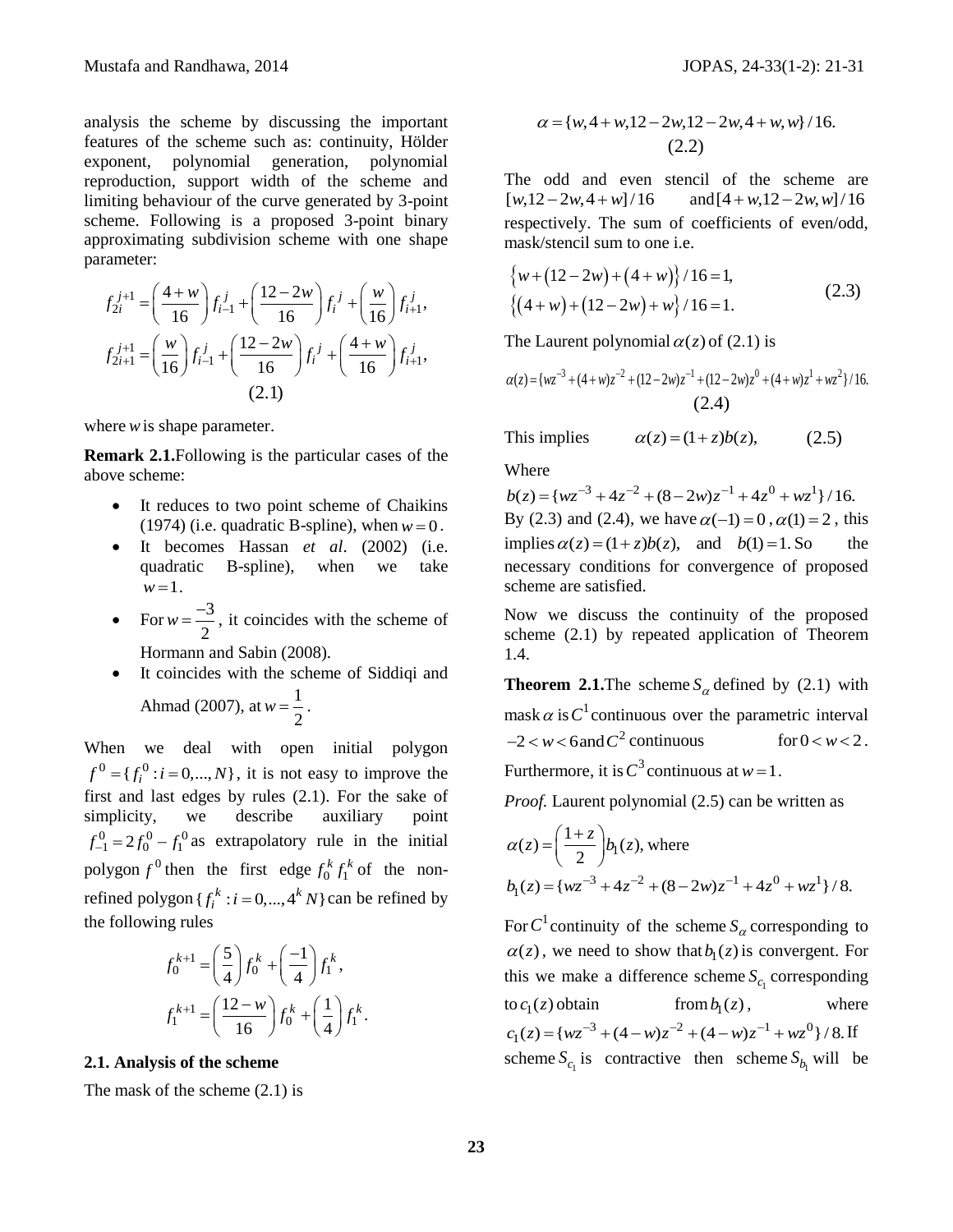(2.7)

convergent and scheme  $S_{\alpha}$  will be  $C^1$  continuous. For

contractiveness of the scheme, we see that  
\n
$$
||S_{c1}||_{\infty} = \max \left\{ \left| \frac{w}{8} \right| + \left| \frac{4-w}{8} \right|, \left| \frac{4-w}{8} \right| + \left| \frac{w}{8} \right| \right\} < 1, \text{ for } -2 < w < 6.
$$
 This implies that  $S_{c_1}$  is contractive,  $S_{b_1}$  is convergent, and  $S_{\alpha}$  is  $C^1$ -continuous. For  $C^2$  continuity of the scheme we re-write (2.5) as  
\n
$$
\alpha(z) = \left( \frac{1+z}{2} \right)^2 b_2(z), \text{ where}
$$
\n
$$
b_2(z) = \{ wz^{-3} + (4-w)z^{-2} + (4-w)z^{-1} + wz^0 \} / 4.
$$

For  $C^2$  continuity of the scheme  $S_\alpha$  corresponding to  $\alpha(z)$ , we need to show that  $b_2(z)$  is convergent. For this we make a difference scheme  $S_{c_2}$  corresponding to  $c_2(z)$  obtain from from  $b_2(z)$ , , where  $\text{from } b_2(z)$ , obtain  $\text{from } b_2(z)$ ,<br>  $c_2(z) = \{wz^{-3} + (4-2w)z^{-2} + wz^{-1}\}/4.$ scheme  $S_{c_2}$  is contractive then scheme  $S_{b_2}$  will be convergent and scheme  $S_\alpha$  will be  $C^2$  continuous. For contractiveness of the scheme, we see that

$$
\|S_{c_2}\|_{\infty} = \max\left\{\left|\frac{w}{4}\right| + \left|\frac{w}{4}\right|, \left|\frac{4-2w}{4}\right|\right\} < 1, \text{ for } 0 < w < 2
$$

So scheme  $S_{c_2}$  is contractive,  $S_{b_2}$  is convergent and  $S_{\alpha}$  is  $C^2$  continuous. For  $C^3$  continuity of the scheme we re-write (2.5) as 3 3  $(z) = \left(\frac{1+z}{2}\right)^3 b_3(z),$  $\alpha(z) = \left(\frac{1+z}{2}\right)^3 b_3(z)$  $=\left(\frac{1+z}{2}\right)b_3(z)$ , where  $b_3(z) = \{wz^{-3} + (4 - 2w)z^{-2} + wz^{-1}\}/2$ . Now at  $w = 1$  $b_3(z) = (z^{-3} + 2z^{-2} + z^{-1})/2.$ 

For  $C^3$  continuity of the scheme  $S_\alpha$  corresponding to  $\alpha(z)$ , we need to show that  $b_3(z)$  is convergent. For this we make a difference scheme  $S_{c_3}$  corresponding  $\cos(c_3(z))$  obtain from  $from b_3(z)$ , , where  $c_3(z) = (z^{-3} + z^{-2})/2$ . If scheme  $S_{c_3}$  is contractive then scheme  $S_{b_3}$  will be convergent and scheme  $S_{\alpha}$ will be  $C^3$  continuous. For contractiveness of the scheme, we see that

$$
\|S_{c_3}\|_{\infty} = \max\left\{\left|\frac{1}{2}\right|, \left|\frac{1}{2}\right|\right\} < 1
$$
. So at  $w = 1$ , scheme  $S_{c_3}$  is

contractive, 3 *b S* convergent  $S_\alpha$  is  $C^3$ continuous. This completes the proof.

Now we compute the Hölder regularity of the 3 point binary approximating scheme.

**Theorem 2.2.**The Hölder regularity of the scheme (2.1) is 4.

*Proof.* The Laurent polynomial  $(2.4)$  at  $w=1$  of the scheme (2.1) can be written as

$$
\alpha(z) = \left(\frac{1+z}{2}\right)^5 b(z),\tag{2.6}
$$

where

 $b(z) = 2z^{-4}$ .

From (2.6) and (2.7),  $b_0 = 2$ 

(i.e. non zero coefficient of  $z$  in  $b(z)$ ),  $l = 5$  (no. of factors in  $\alpha(z)$ ,  $q = 0$  (i.e. number of non-zero coefficient of  $z$  in  $b(z)$  start counting from 0) and then  $A_0$  and  $A_1$  are the matrices with elements

$$
(A_0)_{ij} = b_{q+i-2j}
$$

$$
(A_1)_{ij} = b_{q+i-2j+1}
$$

where  $i, j = 0$ . This implies only one matrix  $A_0 = (b_0) = (2)$ . . Since  $\max \{ \rho(A_0) \} \leq \eta \leq \max \{ \Box A_0 \parallel_{\infty} \},$ 

then this implies  $\rho(A_0) = 2$  and  $A_0 \parallel_{\infty} = 2$ . So the spectral radius is  $\eta = 2$ . Thus by Definition 1.1, the Hölder regularity of the scheme is  $r = 5 - \log_2(2) = 5 - 1 = 4$ .

#### **2.2. Properties of the scheme**

Here we discuss the ability of polynomial generation, polynomial reproduction and approximation order of our scheme.

**Theorem 2.3.**The degree of polynomial generation of the scheme (2.1) is 2 for parameter *w* but it is 4 at parametric value  $w = 1$ .

*Proof.* The Laurent polynomial  $\alpha(z)$  of the scheme (2.1) is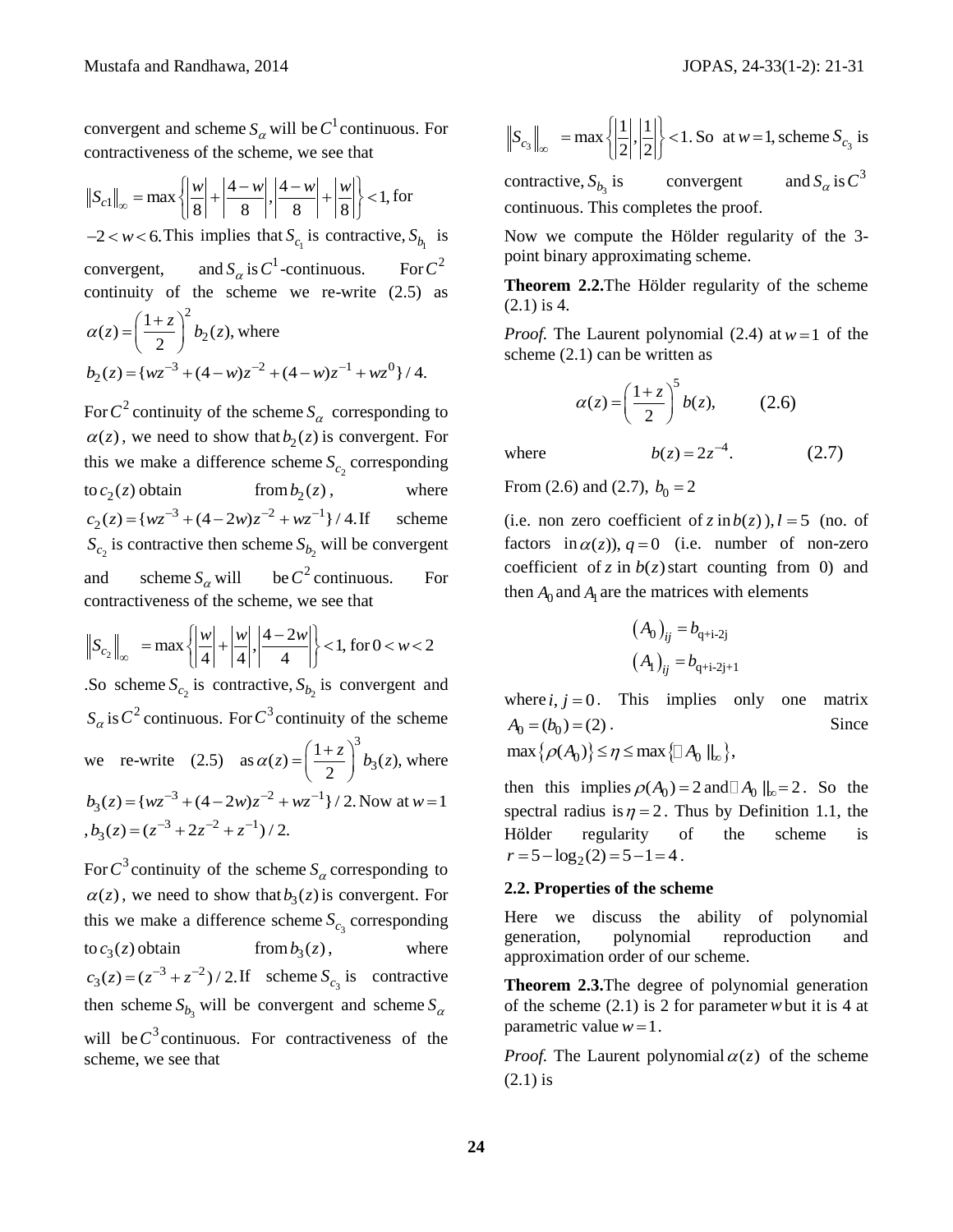Mustafa and Randhawa, 2014  
\n
$$
\alpha(z) = \{wz^{-3} + (4+w)z^{-2} + (12-2w)z^{-1} + (12-2w)z^{0} + (4+w)w^{1}\left(\frac{1}{2} + \frac{wz^{2}}{2} \right) \sin \left(\frac{1}{2} - \frac{1}{2}\right), \alpha^{(2)}(1) = 2\prod_{l=0}^{2-1} \left(-\frac{1}{2} - l\right).
$$
\nBy making its factors, we get 
$$
\alpha(z) = (1+z)^{2+1}b(z),
$$

where 
$$
b(z) = \frac{1}{16z^4} {\omega + (-2\omega + 4)z + \omega z^2}.
$$

Then degree of polynomial generation is 2 for parameter *w*. But at  $w = 1$ ,  $\alpha(z) = (1 + z)^{4+1} \frac{1}{16z^4}$  $(z) = (1 + z)^{4+1} \frac{1}{1+z}$ 16  $z = (1 + z)$  $\alpha(z) = (1+z)^{4+1} \frac{1}{16z^4}$ , so degree of polynomial generation is 4.

**Theorem 2.4.** A scheme (2.1) has dual parameterization.

**25** 2 2 2  $\alpha(2) - \frac{1}{2}$  (12  $\alpha(3) - \frac{1}{2}$  (12  $\alpha(4) + \frac{1}{2}$  2  $\alpha(5) + \frac{1}{2}$  (14 )  $\frac{1}{2}$  (14 )  $\frac{1}{2}$  (14 )  $\frac{1}{2}$  (14 )  $\frac{1}{2}$  (14 )  $\frac{1}{2}$  (14 ) (15 ) (15 ) (15 ) (15 ) (15 ) (15 ) (15 ) (15 ) (1 *Proof.* Taking derivative of (2.4) with respect to *z* and substituting  $z = 1$ , we get  $\alpha'(1) = -1$ . This implies  $\tau = \alpha'(1)/2 = -1/2$ . This further implies  $\frac{k}{i} = -\tau + \frac{i+\tau}{2^k} = \frac{1}{2} + \frac{i-1/2}{2^k}.$  $t_i^k = -\tau + \frac{i+\tau}{2^k} = \frac{1}{2} + \frac{i-1/2}{2^k}$ . Thus by Theorem 1.1, proposed scheme has dual parameterization.

**Theorem 2.5.** A 3-point binary subdivision scheme (2.1) reproduces polynomials of degree 2 at parametric value  $w = -3/2$  with respect to the parameterizations  $t_i^k = \frac{1}{k} + \frac{i - 1/2}{k}$  $2^{\degree}$  2  $\frac{k}{i} = \frac{1}{2} + \frac{i-1}{2^k}$ 

parameterizations 
$$
t_i^k = \frac{1}{2} + \frac{i - 1/2}{2^k}
$$
 if  
\n $\alpha^{(k)}(1) = 2 \prod_{l=0}^{k-1} \left( -\frac{1}{2} - l \right)$  and  $\alpha^{(k)}(-1) = 0$ ,  $k = 0, 1, 2$ .

*Proof.* The Laurent polynomial (2.4) of the scheme (2.1) and its derivatives with respect to *z* are

*Proof.* The Laurent polynomial (2.4) of the scheme vanishes outside the interval which is 
$$
\alpha(z) = \alpha^{(0)}(z) = \{wz^{-3} + (4+w)z^{-2} + (12-2w)z^{-1} + (12-2w)z^0 + (4+w)z^1 + wz^2\}/16
$$
,  
\n
$$
\alpha^{(1)}(z) = \{-3wz^{-4} - 2(4+w)z^{-3} - (12-2w)z^{-2} + 4 + w + 2wz\}/46
$$
, Limit stencil of 3-point binary s

$$
\alpha^{(1)}(z) = \{-3wz^{-4} - 2(4+w)z^{-3} - (12-2w)z^{-2} + 4 + w + 2wz\}.
$$
4.6, Limit stencil of 3-point binary scheme

and

and  
\n
$$
\alpha^{(2)}(z) = \{12wz^{-5} + 6(4+w)z^{-4} + 2(12-2w)z^{-3} + 2w\}/16.
$$

Taking,  $z = -1$ , we get  $\alpha^{(k)}(-1) = 0$ ,  $k = 0, 1, 2$ . It is easy to see that

easy to see that  
\n
$$
\alpha^{(0)}(1) = 2
$$
,  $\alpha^{(1)}(1) = -1$ ,  $\alpha^{(2)}(1) = 3 + \omega$ . This implies  
\n $\alpha^{(0)}(1) = 2$ ,  $\alpha^{(1)}(1) = -1$ ,  $\alpha^{(2)}(1) = \frac{3}{2}$ , at  $w = -\frac{3}{2}$ .

This further implies

Thus

$$
\alpha^{(k)}(1) = 2 \prod_{l=0}^{k-1} \left( -\frac{1}{2} - l \right), \quad k = 0, \dots, 2.
$$

This implies by Theorem1.2 that subdivision scheme (2.1) reproduces polynomials of degree 2 at parameter  $w = -3/2$  with respect to the dual parameterization.

**Theorem 2.6.** A 3-point binary approximating scheme has approximation order 3.

*Proof.* Since proposed 3-point binary approximating scheme is convergent and its degree of polynomial reproduction is two so by Theorem 1.3 scheme has approximation order 3.

#### **2.3. Support of the scheme**

The basic limit function of a subdivision scheme is the limit function of proposed scheme for the data:  $f_i^0 = 1$  for  $i = 0$  and  $f_i^0 = 0$  for  $i \neq 0$ . The basic limit function of the proposed scheme is shown in Figure 1. Following theorem can be easily proved by adapting similar methodology of Mustafa *et al* (2015).

**Theorem 2.7.**The basic limit function of proposed scheme has support width  $s = 5$  which implies that it vanishes outside the interval which implies that it

In this section, by using local analysis, we find the limit stencil of binary three point scheme. We can find the limit position of control point of initial control polygon on the limit curve with the help of limit stencil. For this by considering the scheme

(2.1) for 
$$
i = -1, 0
$$
, we get  
\n
$$
f_{-2}^{j+1} = \frac{4+w}{16} f_{-2}^j + \frac{12-2w}{16} f_{-1}^j + \frac{w}{16} f_0^j,
$$
\n
$$
f_{-1}^{j+1} = \frac{w}{16} f_{-2}^j + \frac{12-2w}{16} f_{-1}^j + \frac{4+w}{16} f_0^j,
$$
\n
$$
f_0^{j+1} = \frac{4+w}{16} f_{-1}^j + \frac{12-2w}{16} f_0^j + \frac{w}{16} f_1^j
$$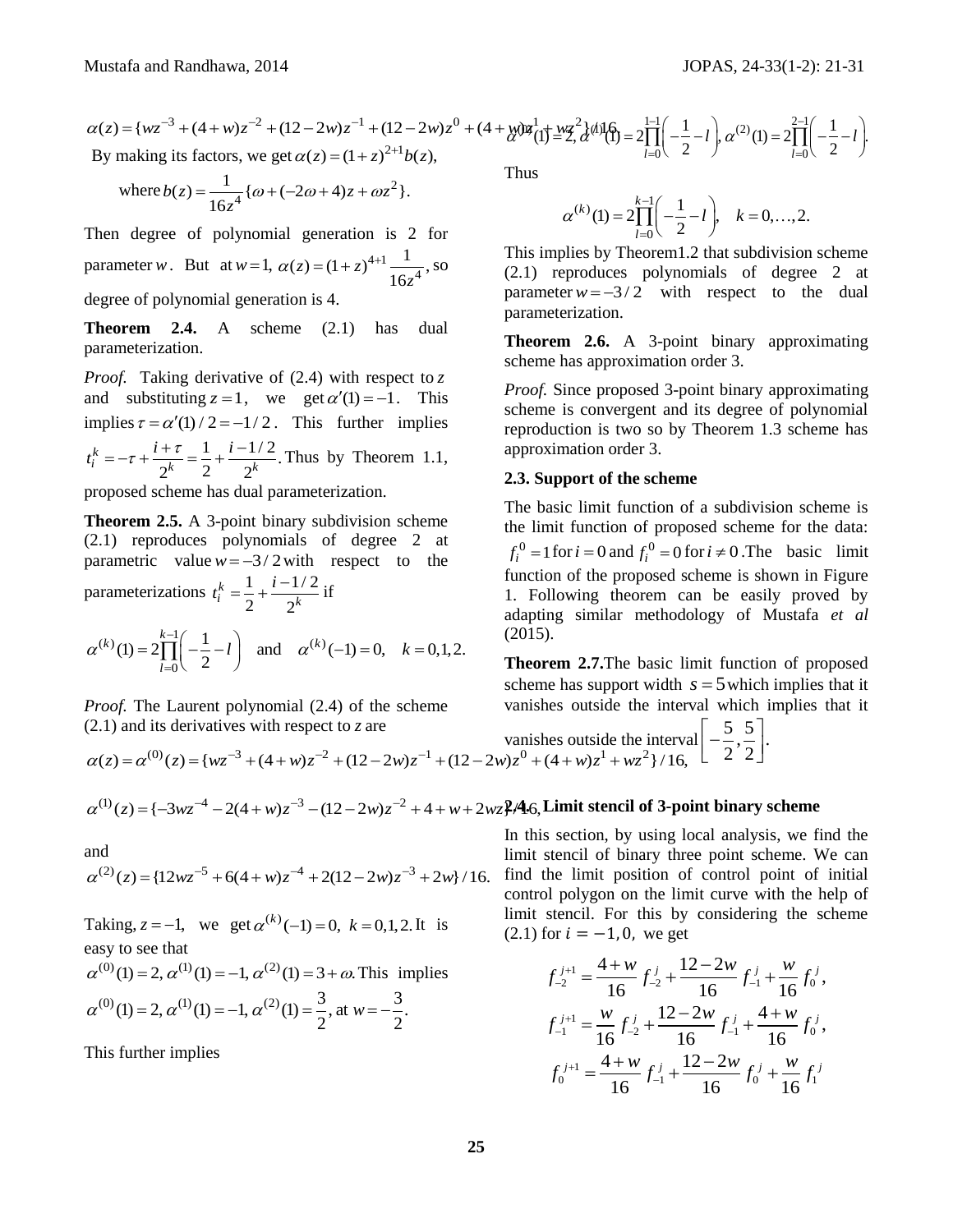$$
f_1^{j+1} = \frac{w}{16} f_{-1}^j + \frac{12 - 2w}{16} f_0^j + \frac{4 + w}{16} f_1^j
$$

This implies

$$
f_1^{j+1} = \frac{w}{16} f_{-1}^{j} + \frac{12 - 2w}{16} f_0^{j} + \frac{4 + w}{16} f_1^{j}
$$
  
This implies  
\n
$$
\begin{pmatrix} f_{-2}^{j+1} \\ f_{-1}^{j+1} \\ f_0^{j+1} \\ f_0^{j+1} \end{pmatrix} = \begin{pmatrix} \frac{4+w}{16} & \frac{12-2w}{16} & \frac{w}{16} & 0 \\ \frac{w}{16} & \frac{12-2w}{16} & \frac{4+w}{16} & 0 \\ 0 & \frac{4+w}{16} & \frac{12-2w}{16} & \frac{w}{16} \\ 0 & \frac{w}{16} & \frac{12-2w}{16} & \frac{w}{16} \\ 0 & \frac{w}{16} & \frac{12-2w}{16} & \frac{w}{16} \\ 0 & \frac{w}{16} & \frac{12-2w}{16} & \frac{w}{16} \\ 0 & \frac{w}{16} & \frac{12-2w}{16} & 0 \\ 0 & \frac{w}{16} & \frac{12-2w}{16} & 0 \\ 0 & \frac{w}{16} & \frac{12-2w}{16} & \frac{w}{16} \\ 0 & \frac{w}{16} & \frac{12-2w}{16} & \frac{w}{16} \\ 0 & \frac{w}{16} & \frac{12-2w}{16} & \frac{w}{16} \\ 0 & \frac{w}{16} & \frac{12-2w}{16} & \frac{w}{16} \\ 0 & \frac{w}{16} & \frac{12-2w}{16} & \frac{w}{16} \\ 0 & \frac{w}{16} & \frac{12-2w}{16} & \frac{w}{16} \\ 0 & \frac{w}{16} & \frac{12-2w}{16} & \frac{w}{16} \\ 0 & \frac{w}{16} & \frac{12-2w}{16} & \frac{w}{16} \\ 0 & \frac{w}{16} & \frac{12-2w}{16} & \frac{w}{16} \\ 0 & \frac{w}{16} & \frac{12-2w}{16} & \frac{w}{16} \\ 0 & \frac{w}{16} & \frac{12-2w}{16
$$

Again implies  $f^{j+1} = Sf^{j}$ , where  $f^{j+1} = {f^{j+1}}_{j=1}^{-2}$  $f^{j+1} = \{f_i^{j+1}\}_{i=1}^{-2}$ 2  $f^j = \{f_i^j\}_{i=1}^{j-2}$  column matrices and local subdivision

matrix S is defined below are  
\n
$$
S = \begin{pmatrix}\n\frac{4+w}{16} & \frac{12-2w}{16} & \frac{w}{16} & 0 \\
\frac{w}{16} & \frac{12-2w}{16} & \frac{4+w}{16} & 0 \\
0 & \frac{4+w}{16} & \frac{12-2w}{16} & \frac{w}{16} \\
0 & \frac{w}{16} & \frac{12-2w}{16} & \frac{4+w}{16}\n\end{pmatrix}
$$

has invariant neighbourhood size of four. Eigenvalues of the matrix S are 1,1/2,1/4, $\frac{1}{4} - \frac{1}{8}w$ .  $\frac{1}{4}$  -  $\frac{1}{8}$  $\lambda = 1, 1/2, 1/4, \frac{1}{4} - \frac{1}{8}w$ Eigenvectors

corresponding to these eigenvalues are

$$
\xi_0 = (1, 1, 1, 1)^T,
$$
  
\n
$$
\xi_1 = (-1, \frac{-1}{3}, \frac{1}{3}, 1)^T,
$$
  
\n
$$
\xi_2 = (1, \frac{w}{-12 + w}, \frac{w}{-12 + w}, 1)^T,
$$
  
\n
$$
\xi_3 = (-1, \frac{-w}{-4 + w}, \frac{w}{-4 + w}, 1)^T,
$$

respectively. Therefore we can define diagonal matrix  $\land$  and non-singular matrix Q as

.

$$
\wedge = \begin{pmatrix} 1 & 0 & 0 & 0 \\ 0 & \frac{1}{2} & 0 & 0 \\ 0 & 0 & \frac{1}{4} & 0 \\ 0 & 0 & 0 & \frac{1}{4} - \frac{1}{8}w \end{pmatrix}, \quad Q = \begin{pmatrix} 1 & -1 & 1 & -1 \\ 1 & \frac{-1}{3} & \frac{w}{-12+w} & \frac{-w}{-4+w} \\ 1 & \frac{1}{3} & \frac{w}{-12+w} & \frac{w}{-4+w} \\ 1 & 1 & 1 & 1 \end{pmatrix}.
$$

By diagonalization of matrix S, we get  $S = Q \wedge Q^{-1}$ where

where  
\n
$$
Q^{-1} = \begin{pmatrix}\n\frac{1}{2}w & \frac{1}{2} - \frac{1}{24}w & \frac{1}{2} - \frac{1}{24}w & \frac{1}{24}w \\
\frac{-3}{4}w & \frac{3}{4} - \frac{4}{4}w & \frac{-3}{4} - \frac{4}{4}w & \frac{3}{4}w \\
\frac{1}{2} - \frac{1}{24}w & \frac{-1}{2} + \frac{1}{24}w & \frac{-1}{2} + \frac{1}{24}w & \frac{1}{2} - \frac{1}{24}w \\
\frac{1}{4} - \frac{4}{4}w & \frac{-3}{4} - \frac{4}{4}w & \frac{3}{4} - \frac{4}{4}w & \frac{-1}{4} - \frac{4}{4}w \\
\frac{1}{4} - \frac{4}{4}w + 2 & \frac{-3}{4} - \frac{4}{4}w & \frac{3}{4} - \frac{4}{4}w & \frac{-1}{4} - \frac{4}{4}w\n\end{pmatrix}.
$$

Since  $S = Q \wedge Q^{-1}$  . This can be proved by induction on  $j$ . Since  $\wedge$  is a diagonal matrix and for any diagonal matrix  $\wedge^2$  means square of

diagonal entries and so on. Therefore  
\n
$$
\lambda^{j} = \begin{pmatrix}\n(1)^{j} & 0 & 0 & 0 \\
0 & \left(\frac{1}{2}\right)^{j} & 0 & 0 \\
0 & 0 & \left(\frac{1}{4}\right)^{j} & 0 \\
0 & 0 & 0 & \left(\frac{1}{4} - \frac{1}{8}w\right)^{j}\n\end{pmatrix} = \begin{pmatrix}\n1 & 0 & 0 & 0 \\
0 & 1/2^{j} & 0 & 0 \\
0 & 0 & 1/4^{j} & 0 \\
0 & 0 & 0 & 1/4^{j} - 1/8^{j}w\n\end{pmatrix}.
$$

This implies

$$
\lim_{j \to \infty} \lambda^j = \begin{pmatrix} 1 & 0 & 0 & 0 \\ 0 & 0 & 0 & 0 \\ 0 & 0 & 0 & 0 \\ 0 & 0 & 0 & 0 \end{pmatrix}.
$$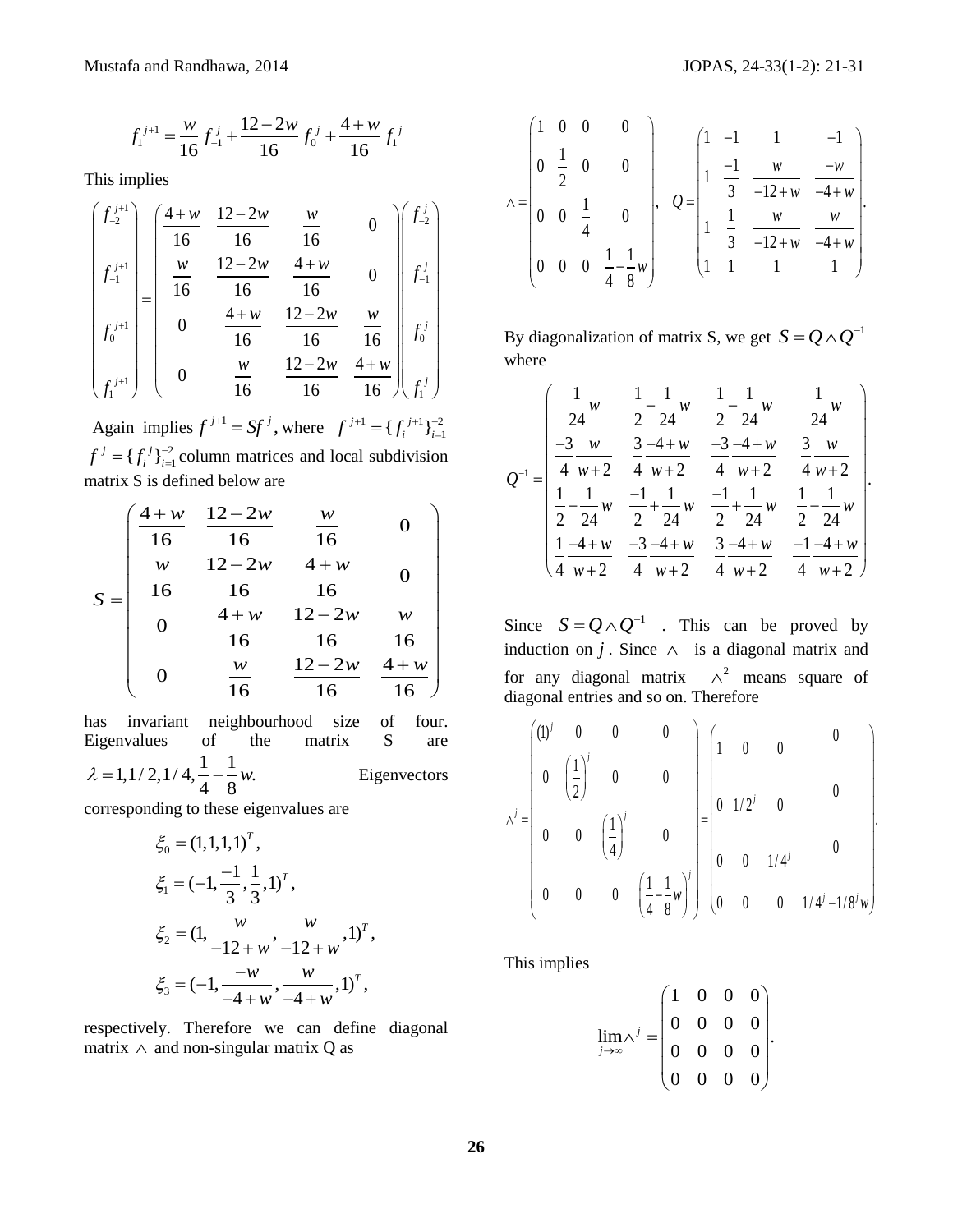Since  $f^{j+1} = Sf^j = S(Sf^{j-1}) = S^2 f^{j-2} = \cdots S^j f^0$ , Then  $f^{j+1} = (Q \wedge^j Q^{-1}) f^0$ . Taking limit, we get

 $f^{\infty} = Q(\lim_{j \to \infty} \wedge^{j}) Q^{-1} f^{0}$ . This implies

$$
\begin{pmatrix}\nf_{-2}^{\infty} \\
f_{-1}^{\infty} \\
f_{-1}^{\infty} \\
f_{0}^{\infty}\n\end{pmatrix} = \begin{pmatrix}\n\frac{1}{24}w & \frac{1}{2} - \frac{1}{24}w & \frac{1}{2} - \frac{1}{24}w & \frac{1}{24}w \\
\frac{1}{24}w & \frac{1}{2} - \frac{1}{24}w & \frac{1}{2} - \frac{1}{24}w & \frac{1}{24}w \\
\frac{1}{24}w & \frac{1}{2} - \frac{1}{24}w & \frac{1}{2} - \frac{1}{24}w & \frac{1}{24}w \\
\frac{1}{24}w & \frac{1}{2} - \frac{1}{24}w & \frac{1}{2} - \frac{1}{24}w & \frac{1}{24}w \\
\frac{1}{24}w & \frac{1}{2} - \frac{1}{24}w & \frac{1}{2} - \frac{1}{24}w & \frac{1}{24}w\n\end{pmatrix} f_{0}^{0}.
$$

Thus the limit stencil is the limit<br>  $\frac{w}{24}, \frac{1}{2} - \frac{1}{24}w, \frac{1}{2} - \frac{1}{24}w, \frac{w}{24}$ Thus the limit<br> $\left\{\frac{w}{24}, \frac{1}{2} - \frac{1}{24}w, \frac{1}{2} - \frac{1}{24}w, \frac{w}{24}\right\}$ . . This limit stencil can be used to find the limiting position of the control point  $f_0^0$  $f_0^0$  on the limit curve.

#### **2.5. Applications**

In this section, we present the performance of proposed scheme (2.1) , by applying it on closed polygon. Figure 2 shows the initial closed polygon and the results after 1st, 2nd and 3rd subdivision levels by choosing  $\omega = 1/16$ . Figure 2(*i*) is initial polygon which is the sketch of a Chinese character "tha" while figure  $2$  (*ii*) (*iii*) and are the results after 1st, 2nd and 3rd subdivision levels. Figure 3 shows the initial closed polygon and the results after 1st, 2nd and 3rd subdivision levels by choosing  $\omega = 1/16$ . Figure  $3(i)$  is initial polygon which is the sketch of rabbit while  $3 (ii) (iii)$  and (iv) are the results after 1st, 2nd and 3rd subdivision levels.

#### **3. A 3-point tensor product binary scheme**

In this section, we will present a 3-point tensor product binary approximating scheme. Laurent polynomial of tensor product scheme can be obtained by the following rule

$$
\alpha(\mathbf{z}) = \alpha(z_1, z_2) = \alpha(z_1)\alpha(z_2), \tag{3.1}
$$

where  $\alpha(z_1)$  and  $\alpha(z_2)$  are the Laurent polynomials of 3-point binary scheme. A general compact form of binary subdivision scheme S which maps a polygon  $f^k = \{f^k_{i,j}\}_{i,j \in \mathbb{J}}$  to a refined polygon  $f^{k+1} = \{f^{k+1}_{i}\}$ 

polygon 
$$
f^{k+1} = \{f_{i,j}^{k+1}\}_{i,j \in \mathbb{Z}}
$$
 is defined by

\n
$$
f_{2i,2j}^{k+1} = \sum_{r,s \in \mathbb{Z}} \alpha_{2r,2s} f_{i+r,j+s}^k, \qquad f_{2i+1,2j}^{k+1} = \sum_{r,s \in \mathbb{Z}} \alpha_{2r+1,2s} f_{i+r,j+s}^k,
$$
\n
$$
f_{2i,2j+1}^{k+1} = \sum_{r,s \in \mathbb{Z}} \alpha_{2r,2s+1} f_{i+r,j+s}^k, \qquad f_{2i+1,2j+1}^{k+1} = \sum_{r,s \in \mathbb{Z}} \alpha_{2r+1,2s+1} f_{i+r,j+s}^k.
$$
\n(3.2)

A necessary condition for uniform convergence of scheme (3.2) is given in the following theorem.

**Theorem 3.1.** Let  $\alpha(\mathbf{z}) = \alpha(z_1, z_2) = \sum_{i,j} \alpha_{i,j} z_1^i z_2^j$  $\alpha(\mathbf{z}) = \alpha(z_1, z_2) = \sum_{i,j} \alpha_{i,j} z_1^i z_2^j$ be the symbol or Laurent polynomial of bivariate subdivision scheme S, which is defined on quadmeshes. Then a necessary condition for the

$$
\sum_{\beta \in \mathbb{D}^2} \alpha_{a-2\beta} = 1, a \in \{(0,0), (0,1), (1,0), (1,1)\},\
$$
  
(3.3)

convergence of S is

(3.3)  
\n
$$
\alpha(1,1) = 4, \alpha(-1,1) = \alpha(1,-1) = \alpha(-1,-1) = 0.
$$
\n(3.4)

**Theorem 3.2.** Dyn (2002) Suppose the schemes with symbols

$$
\alpha^{[1]}(\mathbf{z}) = \frac{\alpha(\mathbf{z})}{1 + z_1} = (1 + z_2)b(\mathbf{z}),
$$
  
\n
$$
\alpha^{[2]}(\mathbf{z}) = \frac{\alpha(\mathbf{z})}{1 + z_2} = (1 + z_1)b(\mathbf{z}),
$$
 are both contractive,

namely

 $\lim_{k \to \infty} (S_{\alpha^{[1]}})^k f^0 = 0$ ,  $\lim_{k \to \infty} (S_{\alpha^{[2]}})^k f^0 = 0$ , for any initial data  $f^0$  then the scheme  $S_\alpha$  with the symbol initial data  $f^0$  then the scheme  $S_\alpha$  with the<br>  $\alpha(\mathbf{z}) = (1 + z_1)(1 + z_2)b(\mathbf{z}), \quad \mathbf{z} = (z_1, z_2)$ , is convergent. Conversely, if  $S_{\alpha}$  is convergent then  $S_{\alpha^{[1]}}$  and  $S_{\alpha^{[2]}}$  are contractive.

**Theorem 3.3.** Dyn (2002) Let **Theorem 3.3.** Dyn (2002) Let  $\alpha(z_1, z_2) = (1 + z_1)^m (1 + z_2)^m b(\mathbf{z})$ . If the schemes with the masks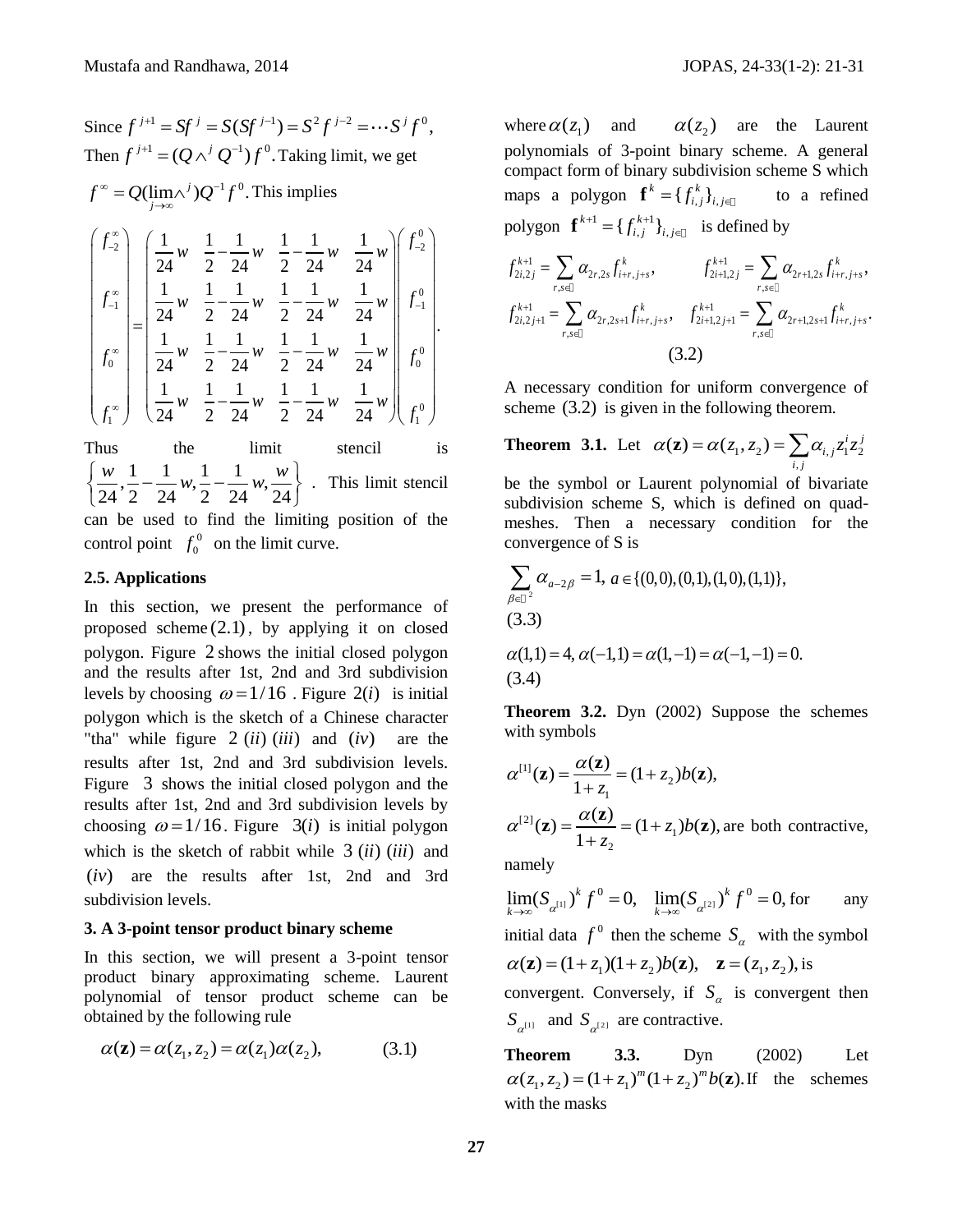$$
\alpha_{i,j}(z_1, z_2) = \frac{2^{i+j}\alpha(z_1, z_2)}{(1+z_1)^i(1+z_2)^j}, \quad i, j = 0, \dots, m
$$
\n(3.5)

are convergent, then  $S_\alpha$  generate  $C^m$  function.

**Remark 3.1.**Thus convergence is checked in this case by checking the contractivity of two subdivision schemes  $S_{\alpha_1}$ ,  $S_{\alpha_2}$  $\mathbf{If}$  $in (3.5),$  $b(z_1, z_2) = b(z_2, z_1)$ , which is typical for schemes having the symmetry of the square grid, then  $\alpha(z_1, z_2) = \alpha(z_2, z_1)$ , and the contractivity of only one scheme has to be checked.

$$
\alpha(z_1, z_2) = (1 + z_1)^m (1 + z_2)^m b(\mathbf{z}).
$$
  
(3.6)

If the schemes with the masks

If the schemes with the masks  
\n
$$
\alpha_{i,j}(z_1, z_2) = \frac{2^{i+j}\alpha(z_1, z_2)}{(1+z_1)^i(1+z_2)^j}, \quad i, j = 0, ..., m.
$$
\n(3.7)

are convergent, then  $S_\alpha$  generate  $C^m$  function.

**Remark 3.2.** For  $C^m$  continuity of  $S_\alpha$ , we have to show that the subdivision schemes  $S_{-}\{i, j\},$ corresponding to masks  $\alpha_{i,j}(z_1, z_2)$  for  $i, j = 0,1,...,m$ . are convergent and it is equivalent to checking whether schemes  $\{S_{i,j}^{[1]}\}$  $S_{i,j}^{[1]}\}$  and  $\{S_{i,j}^{[2]}\}$  $S_{i,j}^{[2]}$ corresponding to the masks

$$
\alpha_{i,j}^{[1]}(z_1, z_2) = \frac{2\alpha_{i,j}(z_1, z_2)}{1 + z_1}
$$
 and  

$$
\alpha_{i,j}^{[2]}(z_1, z_2) = \frac{2\alpha_{i,j}(z_1, z_2)}{1 + z_2}
$$
 are contractive, which is

equivalent to checking whether  $\|\cdot\|_2^2 S_i^{[1]}$ ,  $\frac{1}{2} S_{i}^{[1]} \left\| 1 \right\| 1$ 2 *L*  $\left(\frac{1}{2}S_{i,j}^{[1]}\right)^{\nu}\Bigg\|_{\infty} <$ ∞

and  $\|\frac{1}{2}S_i^{[2]}$ ,  $\frac{1}{2} S_{i}^{[2]} \left\| 1, 1 \right\| < 1,$ 2 *L*  $\left(\frac{1}{2}S_{i,j}^{[2]}\right)^{\nu}\Bigg\|_{\infty} <$ ∞ for some integer  $L > 0$ . Since

there are four rules for computing the values at next refinement level, we define the norm for  $k = 1, 2$ 



# **3.1. Construction of 3-point tensor product scheme**

In this section, we present  $C<sup>3</sup>$  continuous tensor product binary approximating scheme. For this we consider 3-point binary univariate subdivision scheme proposed in Section 2, for particular value of  $\omega$  = 1 that is

$$
f_{2i}^{k+1} = \frac{5}{16} f_{i-1}^k + \frac{10}{16} f_i^k + \frac{1}{6} f_{i+1}^k,
$$
  

$$
f_{2i+1}^{k+1} = \frac{1}{16} f_{i-1}^k + \frac{10}{16} f_i^k + \frac{5}{16} f_{i+1}^k.
$$
 (3.9)

Its Laurent polynomial is given 3 Laurent polynomial is given as<br>  $z(z) = z^{-3} \left\{ \frac{1}{16} z^0 + \frac{5}{16} z + \frac{10}{16} z^2 + \frac{10}{16} z^3 + \frac{5}{16} z^4 + \frac{1}{16} z^5 \right\}.$  $\frac{1}{16}z^{0} + \frac{5}{16}z + \frac{10}{16}z^{2} + \frac{10}{16}z^{3} + \frac{5}{16}z^{4} + \frac{1}{16}$ Its Laurent polynomial is given as<br>  $\alpha(z) = z^{-3} \left\{ \frac{1}{16} z^0 + \frac{5}{16} z + \frac{10}{16} z^2 + \frac{10}{16} z^3 + \frac{5}{16} z^4 + \frac{1}{16} z^5 \right\}.$ This implies

This implies  
\n
$$
\alpha(z_1) = z_1^{-3} \left\{ \frac{1}{16} z_1^0 + \frac{5}{16} z_1 + \frac{10}{16} z_1^2 + \frac{10}{16} z_1^3 + \frac{5}{16} z_1^4 + \frac{1}{16} z_1^5 \right\},\
$$
\n
$$
\alpha(z_2) = z_2^{-3} \left\{ \frac{1}{6} z_2^0 + \frac{5}{16} z_2 + \frac{10}{16} z_2^2 + \frac{10}{16} z_2^3 + \frac{5}{16} z_2^4 + \frac{1}{16} z_2^5 \right\}.
$$

This further implies

This further implies  
\n
$$
\alpha(z_1) = \frac{z_1^{-3}}{16} (1 + z_1)^5, \quad \alpha(z_2) = \frac{z_2^{-3}}{16} (1 + z_2)^5.
$$
 Since  
\n
$$
\alpha(z_1, z_2) = \alpha(z_1) a(z_2)
$$
 then we have following  
\nLaurent polynomial of 3-point tensor product binary  
\napproximating scheme  $S_\alpha$   
\n
$$
\alpha(z_1, z_2) = \frac{z_1^{3} z_2^{3}}{256} (1 + z_1^{5} z_2^{5} + 100 z_1^{3} z_2^{2} + 10 z_1^{5} z_2^{3} + 10 z_1^{5} z_2^{2} + 100 z_1^{2} z_2^{2}
$$

$$
\begin{vmatrix}\n1 & 0 & 0 \\
2 & 0 & 0 \\
2 & 1 & 0\n\end{vmatrix}\n= \frac{1}{2} \max \left\{ \sum_{k,i=1}^{k} |z_{k,2}^{(k)}|, \sum_{k,i=1}^{k} |z_{k,3}^{(k)}|, \sum_{k,i=1}^{k} |z_{k,2}^{(k)}|, \sum_{k,i=1}^{k} |z_{k,1}^{(k)}| \right\}.
$$
\n  
\naction. 3.1. Construction of 3-point tensor product  
\nend in this  
\nof two  
\nin (3.5), product binary approximating scheme. For this we  
\nconsider 3-point binary univariate subdivision  
\n $\omega = 1$  that is  
\n $\omega = 1$  that is  
\n $\omega = 1$  that is  
\n $\omega = 1$  that is  
\n $\omega = 1$  that is  
\n $\omega = 1$  that is  
\n $\omega = 1$  that is  
\n $\omega = 1$  that is  
\n $\omega = 1$  that is  
\n $\omega = 1$  that is  
\n $\omega = 1$  that is  
\n $\omega = 1$  that polynomial is given as  
\n $\omega = 1$  that polynomial is given as  
\n $\omega = 1$  that polynomial is given as  
\n $\omega = 1$  and  
\n $\omega = 1$  that polynomial is given as  
\n $\omega = 1$  and  
\n $\omega = 1$  and  
\n $\omega = 1$  and  
\n $\omega = 1$  and  
\n $\omega = 1$  and  
\n $\omega = 1$  and  
\n $\omega = 1$  and  
\n $\omega = 1$  and  
\n $\omega = 1$  and  
\n $\omega = 1$  and  
\n $\omega = 1$  and  
\n $\omega = 1$  and  
\n $\omega = 1$  and  
\n $\omega = 1$  and  
\n $\omega = 1$  and  
\n $\omega = 1$  and  
\n $\omega = 1$  and  
\n $\omega = 1$  and  
\n $\omega = 1$  and  
\n $\omega = 1$  and  
\n $\omega = 1$  and  
\n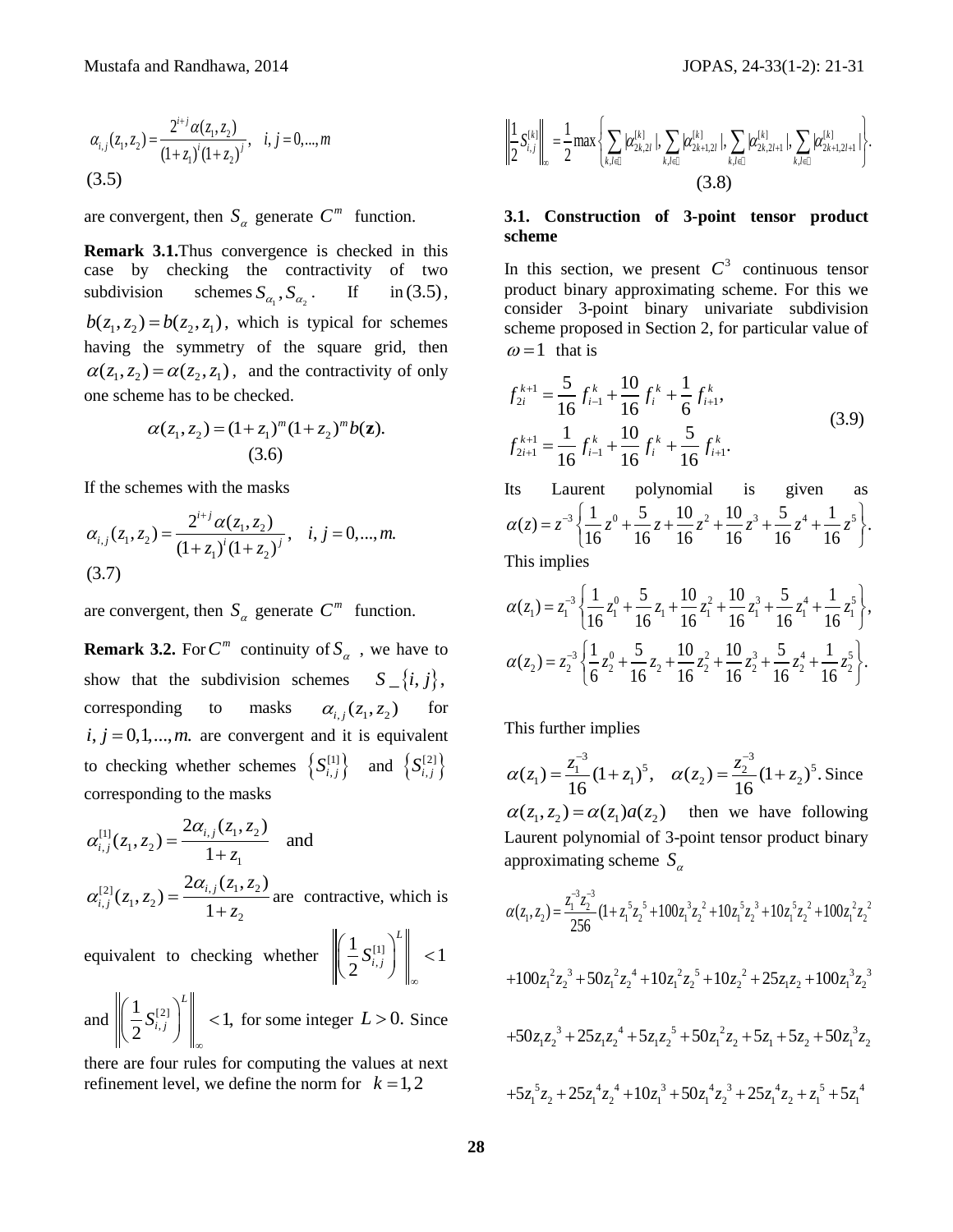$$
50z_1^4z_2^2 + 10z_1^3z_2^5 + 10z_2^3 + 5z_1^5z_2^4 + 50z_1^3z_2^4 + 50z_1z_2^2
$$
  
+5z\_1^4z\_2^5 + 5z\_2^4 + z\_2^5 + 10z\_1^2),  
= 
$$
\frac{z_1^{-3}z_2^{-3}}{256}(1+z_1)^5(1+z_2)^5.
$$
  
(3.10)

By taking the tensor product of the scheme (3.8) or from (3.9) and changing notations, we suggest following 3-point tensor product binary<br>approximating scheme<br> $f_{k+1}^{k+1} = \frac{25}{5} f_{k+1}^k + \frac{25}{5} f_{k+1}^k + \frac{25}{5} f_{k+1}^k + \frac{25}{5} f_{k+1}^k + \frac{25}{5} f_{k+1}^k$ 

$$
\begin{split}\n&\text{approximating scheme} \\
&f_{2i,2j}^{k+1} = \frac{25}{256} f_{i-l,j-1}^k + \frac{25}{128} f_{i,j-1}^k + \frac{5}{256} f_{i+l,j-1}^k + \frac{25}{128} f_{i-l,j}^k + \frac{5}{64} f_{i,j}^k + \frac{5}{128} f_{i+l,j}^k \\
&+ \frac{5}{256} f_{i-l,j+1}^k + \frac{5}{128} f_{i,j+1}^k + \frac{1}{256} f_{i+l,j+1}^k, \\
&f_{2i+1,2j}^{k+1} = \frac{5}{256} f_{i-l,j-1}^k + \frac{25}{128} f_{i,j-1}^k + \frac{25}{256} f_{i+l,j-1}^k + \frac{5}{128} f_{i-l,j}^k + \frac{25}{64} f_{i,l}^k + \frac{25}{128} f_{i+l,j}^k \\
&+ \frac{1}{256} f_{i-l,j+1}^k + \frac{5}{128} f_{i,j+1}^k + \frac{5}{256} f_{i+l,j+1}^k, \\
&f_{2i,2j+1}^{k+1} = \frac{5}{256} f_{i-l,j-1}^k + \frac{5}{128} f_{i,j-1}^k + \frac{1}{256} f_{i+l,j-1}^k + \frac{25}{128} f_{i-l,j}^k + \frac{25}{64} f_{i,j}^k + \frac{5}{128} f_{i+l,j}^k \\
&+ \frac{25}{256} f_{i-l,j+1}^k + \frac{25}{128} f_{i,j+1}^k + \frac{5}{256} f_{i+l,j+1}^k, \\
&f_{2i+1,2j+1}^{k+1} = \frac{1}{256} f_{i-l,j-1}^k + \frac{5}{128} f_{i,j-1}^k + \frac{5}{256} f_{i+l,j-1}^k + \frac{5}{128} f_{i-l,j}^k + \frac{25}{128} f_{i,l}^k + \frac{25}{128} f_{i-l,j+1}^k \\
&+ \frac{5}{256} f_{i-l,j+1}^k + \frac{25}{128
$$

The Laurent polynomial of the scheme (3.11) is given in (3.10) . The Laurent polynomial (3.10) satisfy the necessary condition of convergence given in (3.4) . To check the continuity of the 3-point tensor product scheme (3.11) , we apply similar analysis tools given in the beginning of this section. Since is given in the beginning of the  $\{S_{i,j}^{[k]}\,;\, k=1,2\quad i,j=0,1,2,3\}$ are contractive, so by Theorem 3.2 , the subdivision schemes  $S_{i,j}$ , corresponding to masks  $\alpha_{i,j}(z_1, z_2)$ , for  $i, j = 0, 1, 2, 3$  are convergent. Hence by

Theorem 3.3 the proposed scheme  $S_a$  is  $C^3$ continuous.

The visual performance of our 3-point tensor product binary approximating scheme is shown in Figure 4. In this figure models are constructing at different subdivision levels to show the visual performance of our proposed scheme.



Figure 1: The basic limit function of proposed scheme.



Figure 2: (i) Initial closed polygon. After applying 1st, 2nd and 3rd subdivision steps, we get (ii), (iii) and (iv).



Figure 3: (i) Initial closed polygon. After applying 1st, 2nd and 3rd subdivision steps, we get (ii), (iii) and (iv).



.<br>Figure 4: (i) mittal polygon while [ii], [iii], [iv], [v] and [vi] are the results after<br>Let, 2nd, 3rd, 4th and 5th subdivision steps.

**4. Conclusion:** In this paper, we have offered 3 point binary approximating subdivision scheme with shape parameter. The proposed scheme is good for modeling of curves and surfaces. It generates smooth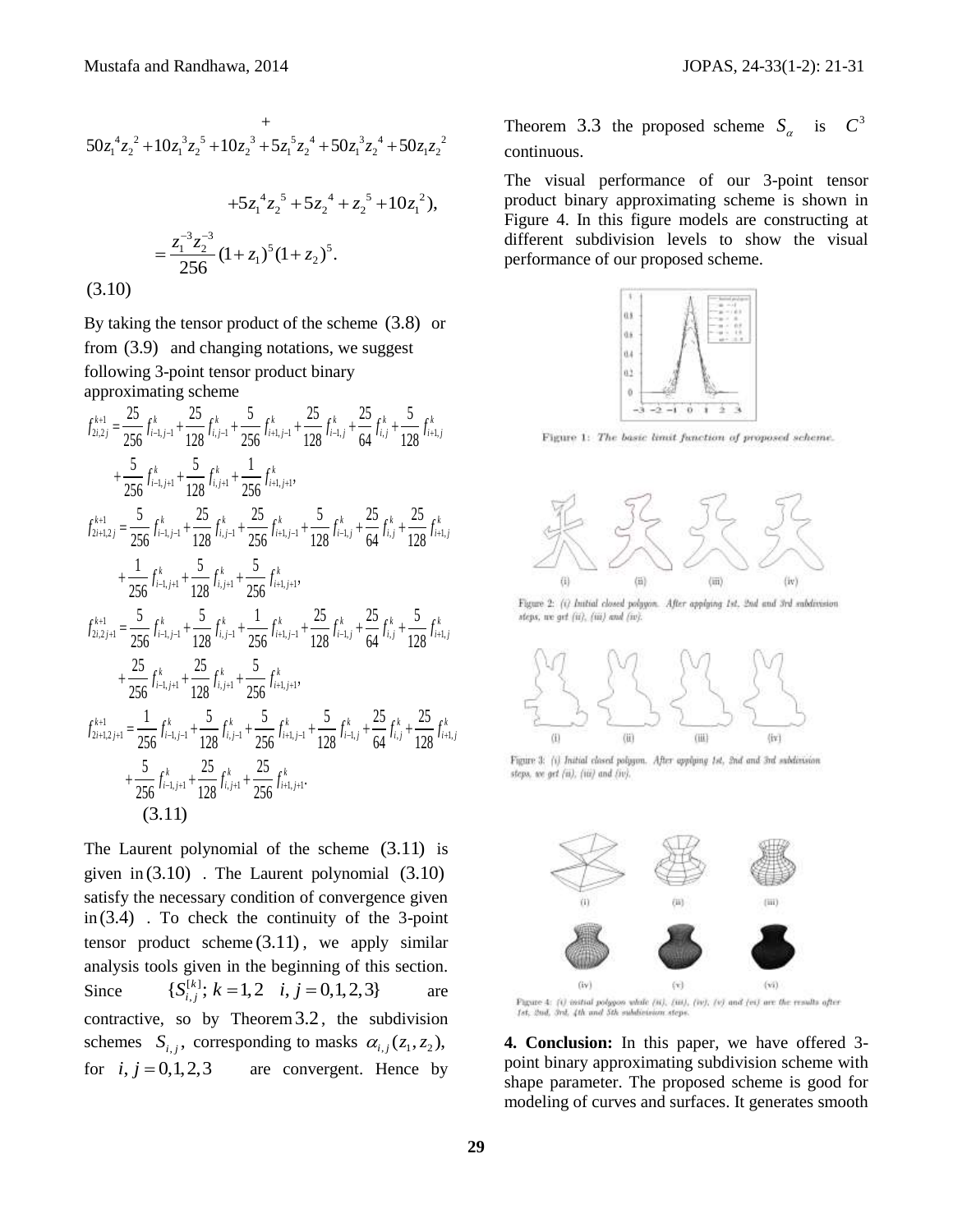models. The important properties of the scheme have been also discussed.

### **References**

- Cashman, T.J., N.A. Dodgson and M.A. Sabin. 2009. A symmetric, non-uniform, and smooth subdivision algorithm for general degree b-splines. *Computer Aided Geometric Design*, 26: 94-104.
- Chaikin, G.M. 1974. An algorithm for high speed curve generation. *Computer Graphics and Image Processing,* 3: 346-349.
- Choi, S.W., B.G. Lee, Y.J. Lee and J. Yoon. 2006. Stationary subdivision schemes reproducing polynomials. *Computer Aided Geometric Design*, 23: 351-360.
- Deslauriers G. and S. Dubuc. 1989. Symmetric iterative interpolation processes. *Constructive Approximation*, 5: 49-68.
- Dyn, N. 2002. Tutorial on multi resolution in geometric modelling summer school lecture notes series, Mathematics and Visualization, Springer, ISBN: 3-540-43639-1.
- Dyn, N. and D. Levin. 2002. Subdivision scheme in the geometric modling. *Actaumerica*, 11: 73-144.
- Dyn, N., J.A. Gregory and D. Levin. 1987. A 4 points interpolatory subdivision scheme for curve design. *Computer Aided Geometric Design*, 4: 257-268.
- Dyn, N., M.S. Floater and K. Hormann. 2005. A  $C^2$ four-point subdivision scheme with fourth order accuracy and its extensions, In: Mathematical methods for curves and surfaces: troms 2004, Nashboro Press, Brentwood.
- Ghaffar, A., G. Mustafa and K. Qin. 2012. Unification and application of 3-point approximating subdivision schemes of varying arity. *Open Journal of Applied Sciences*, 2: 48-52.
- Ghaffar, A., G. Mustafa and K. Qin. 2013. Construction and application of 3-point tensor product scheme. *Applied Mathematics*, 4: 477-485.
- Hassan, M.F., M.F. Ivrissimitzis, N.A. Dodgson and M.A. Sabin. 2002. An interpolating 4-points  $C<sup>2</sup>$  ternary stationary subdivision scheme. *Computer Aided Geometric Design* 19:1-18.
- Hormann, K. 2012. Subdivision schemes for geometric modelling: a hands-on tutorial Dolomites research notes on approximation. *Publisher University of Verona*, 5: 2035- 680.
- Hormann, K. and M.A. Sabin. 2008. A family of subdivision schemes with cubic precision. *Computer Aided Geometric Design*, 25: 41- 52.
- Khan, F., I. Mukhtar and N. Batool. 2013. A unified interpolating subdivision scheme for curve/surface by using Newton interpolating polynomial. *Open Journal of Applied Sciences*, 3: 263-269.
- Ko, K.P., B.G. Lee and G.J. Yoon. 2007. A study on the mask of interpolatory symmetric subdivision schemes. *Applied Mathematics and Computation*, 187: 609-621.
- Mustafa, G. and N.A. Rahman. 2010. The mask of (2b+4)-point n-ary subdivision scheme. *Computing*, 90: 1-14.
- Mustafa, G., F. Khan, M.S. Hashmi and M.Z. Afzal. 2011. A unified three point approximating subdivision scheme. *Analysis in Theory and Applications*, 27: 10-20.
- Mustafa, G., L. Hao, J. Zhang and J. Deng. 2015. L1-regression subdivision schemes for noisy data. *Computer aided Geometric Design,* 58: 189-199.
- Rham, D.G. 1956. Sur unecourbe plane. *Journal de Math Pures and Applied,* 35: 25-42.
- Rioul, O. 1992. Simple regularity for subdivision schemes. *SIAM Journal on Mathematical Analysis,* 23: 1544-1576.
- Romani, L. 2009. From approximating subdivision schemes for exponential splines to high performance interpolating algorithms. *Journal of Computational and Applied Mathematics,* 224: 383-396.
- Siddiqi, S.S. and K. Rehan. 2010. Improved binary four point subdivision scheme and new corner cutting scheme. *Computers and*